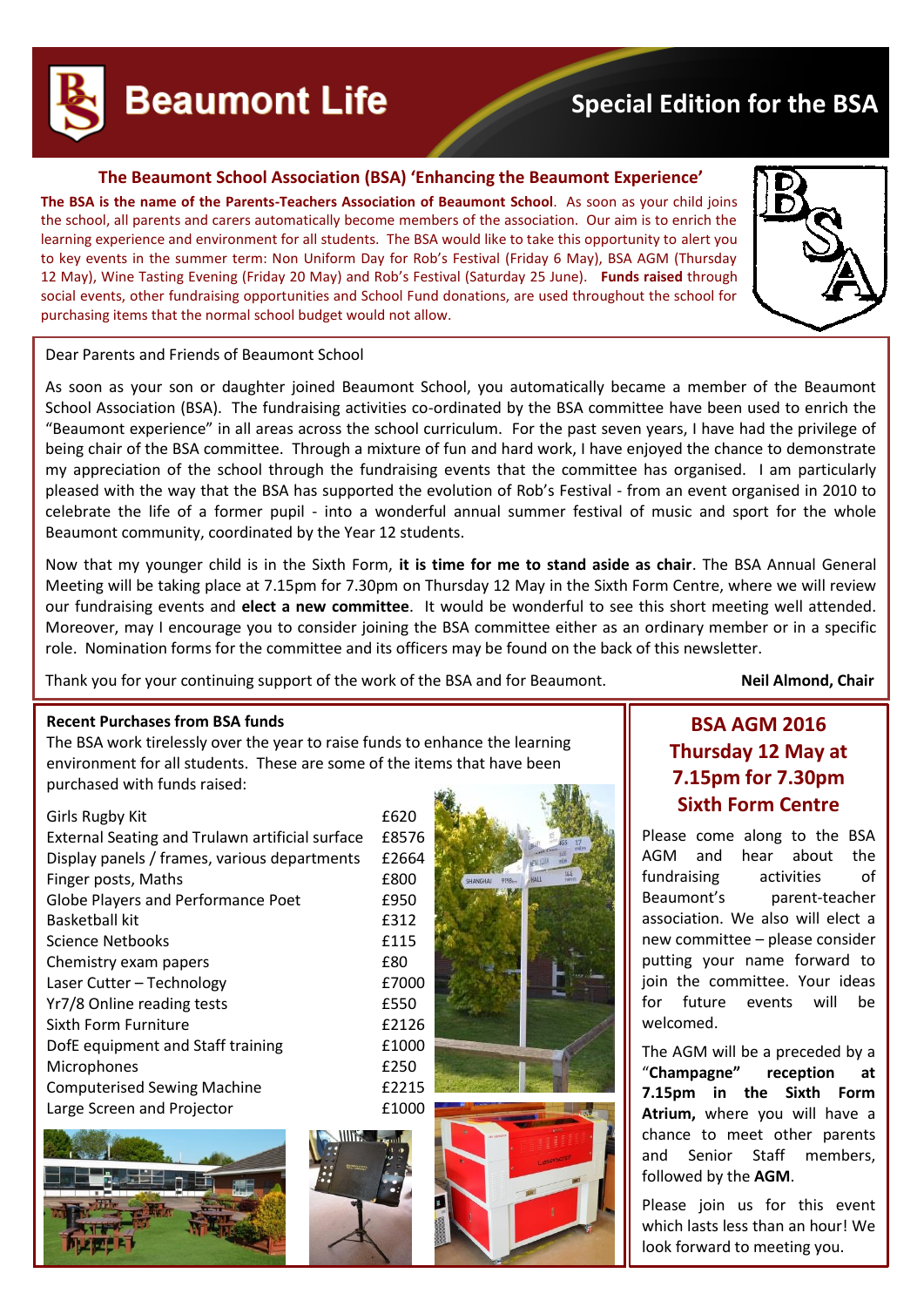

# **Non-Uniform Day for Rob's Festival Friday 6 May 2016 Please see page four for details**

# **Wine-Tasting Evening and Social Event Friday 20 May 2016, 7.45pm for 8.00pm Sixth Form Atrium**



Please see ticket request form in the April edition of Beaumont Life – out soon!

## **BSA AGM, Thursday 12 May, 7.15pm for 7.30pm in the Sixth Form Centre**

In accordance with the Beaumont School Association (BSA) Constitution, all officers and committee members have to be elected on to the committee each year at the AGM and for this we need your help.

We need a **minimum** of 20 people to attend for the AGM to be quorate. There is no obligation to join the committee. However, we would urge you to consider becoming part of the team. The commitment is not onerous - about six meetings a year. We welcome new ideas and would love to see some new faces on our small, friendly committee. Either way, we welcome you to assist us in the election of officers.

It is extremely helpful to receive nominations for committee members in advance of the AGM. Please return the completed nomination form to school reception by Monday 9 May. We hope you will be able to come along and we look forward to meeting you. Please return the attendance slip to assist with catering.

# **Nomination Form for election to the BSA Committee as an Officer or Ordinary Committee Member**

This nomination will be voted on at the AGM to be held on Thursday 12 May 2016 in the Sixth Form Centre. Please return this form to Mrs E Hitch at Beaumont School by Monday 9 May 2016. Nominations may be made for the following posts:

Proposer's name .............................................. …………………………. Tel no ……………………………………………….

Student's name and form ……………………………….…………………………… Signature .………..…………………………….

| I wish to propose:                         |                                               |  |  |
|--------------------------------------------|-----------------------------------------------|--|--|
| 1. Chair (and committee member)            | 2. Vice Chair (and committee member)          |  |  |
|                                            |                                               |  |  |
|                                            |                                               |  |  |
|                                            |                                               |  |  |
| <b>3. Treasurer</b> (and committee member) | 4. Assistant Treasurer (and committee member) |  |  |
|                                            |                                               |  |  |
|                                            |                                               |  |  |
|                                            |                                               |  |  |
| 5. Secretary (and committee member)        | 6. Committee Members (any number)             |  |  |
|                                            |                                               |  |  |
|                                            |                                               |  |  |
|                                            |                                               |  |  |

I/We are able to come along to the BSA AGM on Thursday 12 May in the Sixth Form Centre. There will be ……… people attending.

| You may propose yourself or someone else for each or any of the officer posts, but that person can only be elected to one post. Voting will<br>be in the sequence indicated. Only nominations which provide full information are valid. |  |
|-----------------------------------------------------------------------------------------------------------------------------------------------------------------------------------------------------------------------------------------|--|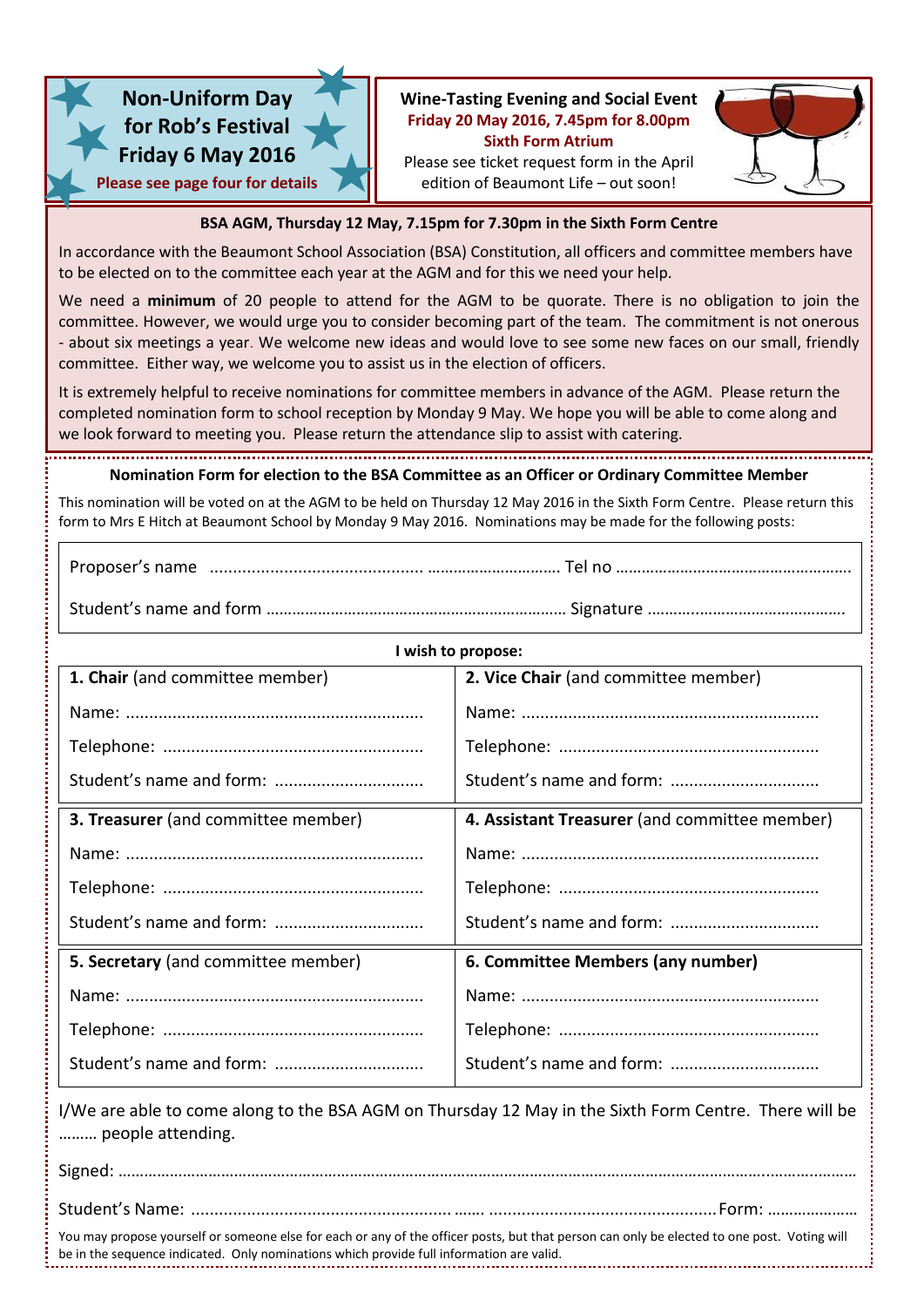

Saturday 25 June 2016 12-8pm

Confirmed Bands:



FRANKLIN<br>Heavy Crimes

# Student Bands: Yr 7 boys,

# Magician's Nephew, Sophie Thomas, Amalia

- Sports Tournaments 12-2pm
- Live Music 1-6.30pm
- Beaumont Big Band and –
- Special Guests 7pm



WRISTBANDS ON SALE NOW! In the canteen Tuesday and Friday break time. Only £2

Adult, E8 all day (E5 evening only) Student  $ES$  all day (early bird  $E4$ )<br>Early bird family fird  $E4$ ) Early bird Family Ticket £20<br>arly Bird Family Ticket £20 Early Bird Prices until 17 June U8s free

**Hot Food All Day from 12pm House Games, Inflatables Stalls, Tombola, Games, Licensed Bar, Grand Raffle, Cakes, Snacks and more……. Bring your own deck-chairs!**

Follow us on twitter **@RobsFestival**